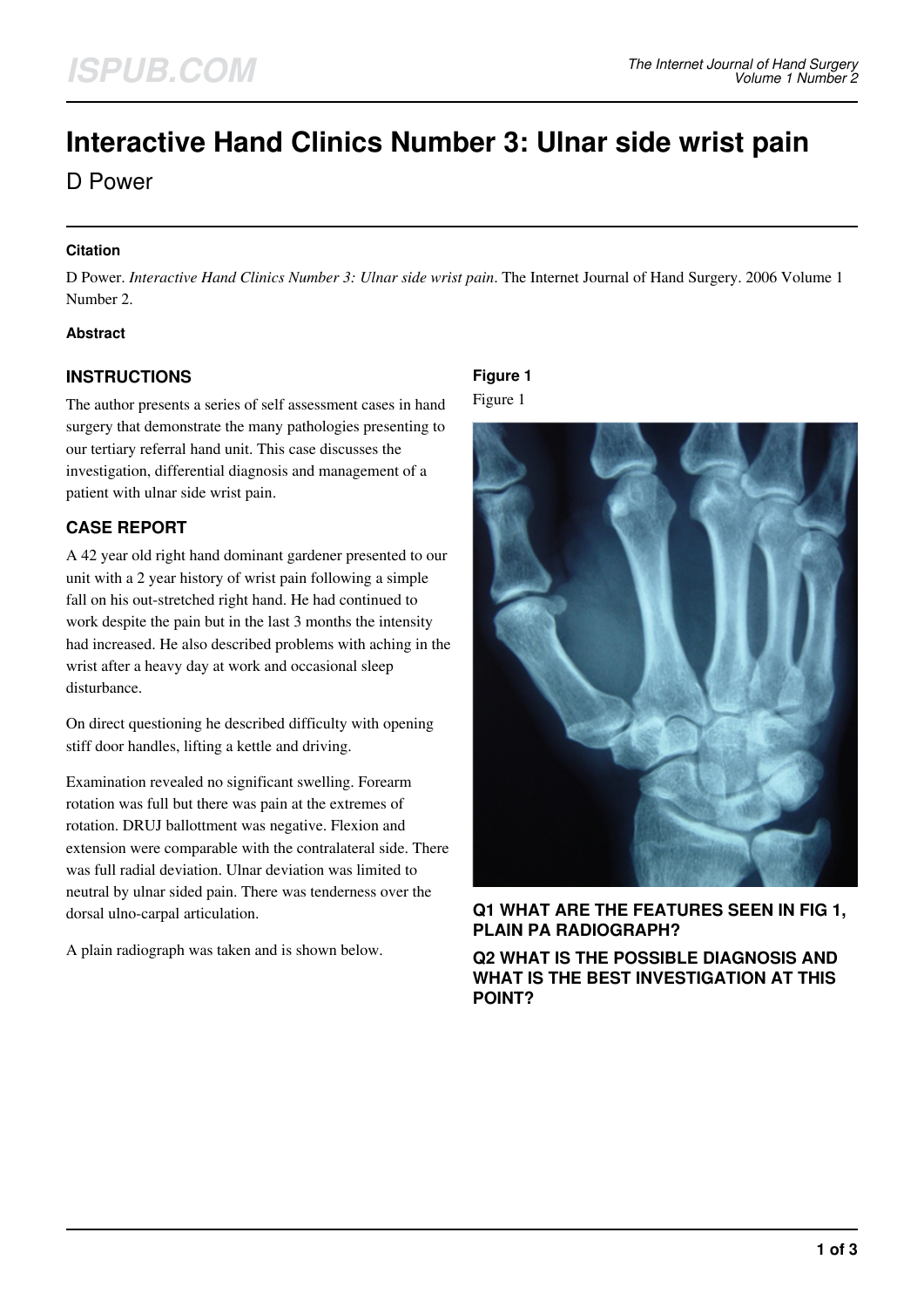# **Figure 2**

Figure 2



**Q3 WHAT ABNORMALITY IS SEEN ON THE IMAGING IN FIGURE 2?**

## **Q4 HOW WOULD YOU MANAGE THIS CONDITION?**

Ulnar Side Wrist Pain

## **ANSWERS**

## **Q1 WHAT ARE THE FEATURES SEEN IN FIG 1, PLAIN PA RADIOGRAPH?**

The wrist radiographs show a lunate cyst and there is a bifacetal lunate with a possible ulnar positive variance (although this must be confirmed on standardised views).

#### **Q2 WHAT IS THE POSSIBLE DIAGNOSIS AND WHAT IS THE BEST INVESTIGATION AT THIS POINT?**

Differential Diagnosis:

- Lunate Cyst (Intra-osseus ganglion)
- Ulnar carpal impaction with central TFCC tear
- Stylocarpal impaction
- Tenosynovitis of ECU

Neutral wrist variance views would identify the positive ulnar variance, wrist MRI or CT would define the lunate cyst more accurately and MRI arthrogram would help to identify a central TFCC tear, but the best investigation to look at the lunate chondral surface and the TFCC would be a wrist arthroscopy.

# **Q3 WHAT ABNORMALITY CAN BE SEEN ON THE IMAGING?**

Standard neutral rotation wrist views (90-90) were taken and clearly show a positive ulnar variance and the cyst in the lunate.

# **Q4: HOW WOULD YOU MANAGE THIS CONDITION?**

The patient underwent wrist arthroscopy. The lunate was found to be intact although there was chondromalacia of the ulnar lunate facet and an associated TFCC central perforation. The Ulnar head showed similar chondral changes to the lunate. The TFCC tear was debrided arthroscopically to remove any unstable flaps. The ulnar was shortened by 2.5mm using the Stanley jig and fixed with a 5 hole DCP plate and 3.5mm screws with a lag screw across the oblique osteotomy.

The DRUJ alignment is fairly neutral (Type 2) and it was debated whether ulnar shortening would be better undertaken by a "wafer" resection of the prominent ulnar head. Reverse obliquity DRUJ (Type 3) do poorly with ulnar shortening due to the overload of the DRUJ. The decision to undertake a formal ulnar shortening osteotomy was made when the relatively preserved chondral surface of the ulnar head was assessed arthroscopically.

The lunate cyst was left and a plan made for later dorsal curettage and bone grafting should the patient remain symptomatic. The patient made an excellent recovery and returned to gardening work at 3/12 after osteotomy healing.

#### **References**

1. Wheeless' Textbook of Orthopaedics, Lightdale N, Field J, Danney C, Internet Edition, Duke University Medical Centre, 1996